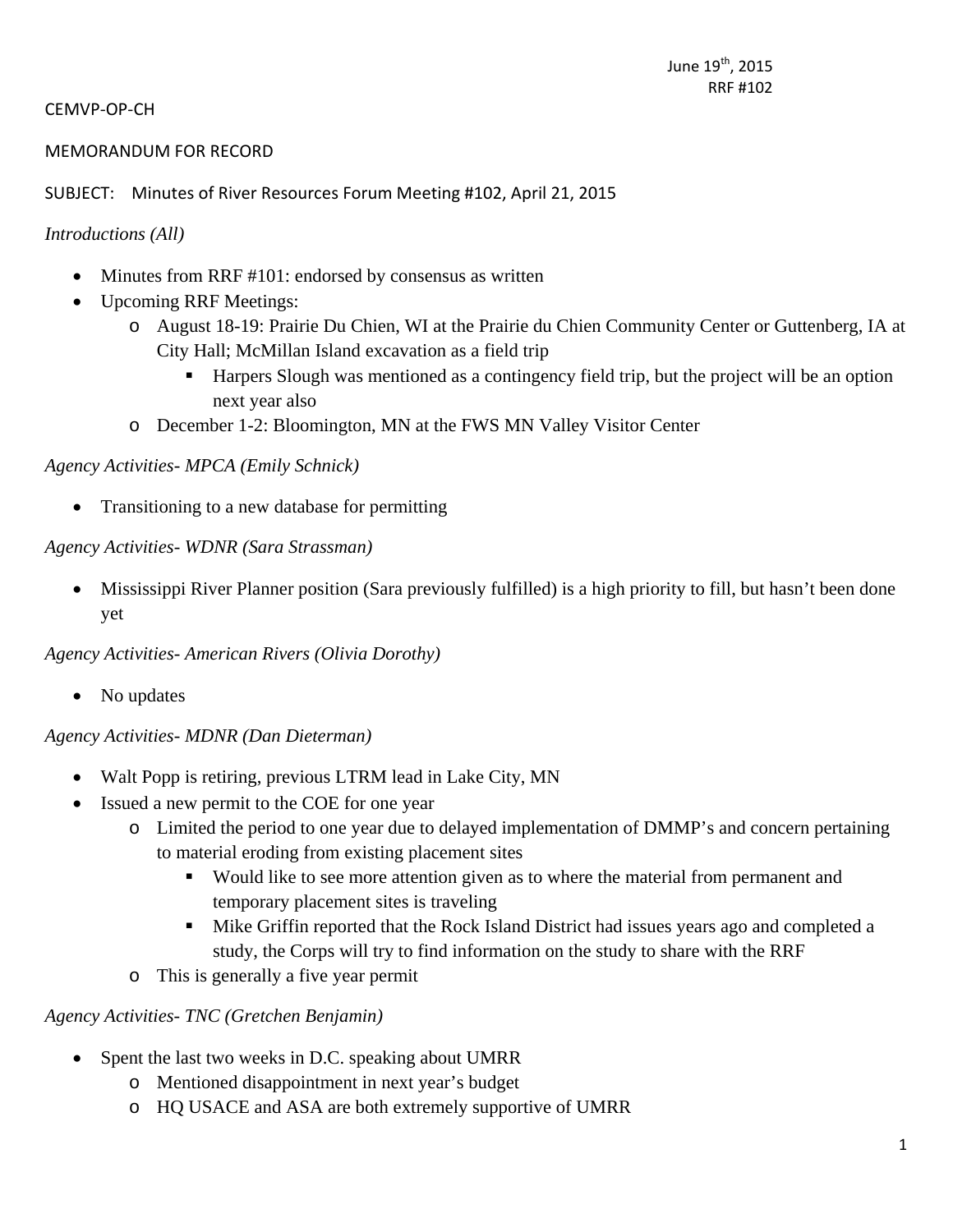- o Will continue to try to recoup some of the lost funding for next FY
- Completed visits in regards to obtaining NESP funding

#### *Agency Activities- Audubon (Tim Schlagenhaft)*

- Spent time working with LPLA on the Lake Pepin habitat restoration project
- Worked with the FWS to cost share a Forest Ecologist position
	- o This new position was filled by Andy Meier, who is an Audubon employee based out of the Lacrosse District Upper Mississippi Refuge Visitor Center

#### *Agency Activities- FWS (Tim Yager)*

- Jim Nissen and Lisa Reid retired
- Tim Miller was hired as the replacement for Jim Nissen
- Rich King is working on filling the Deputy Manager position in the McGregor District
- Working on filling the Visitor Service position that Paula Ogden-Muse vacated
- Co-funding the Forest Ecologist position for Andy Meyer with Audubon
	- o Position is a two year minimum agreement
	- o Will work on the systemic forest management plan and will have opportunities on Corps projects
	- o Will be able to work on private lands and with States
- Decision on listing for the Northern Long-Eared Bat will be made on 5/4
- Released a draft Prospectus regarding commercial waterfowl hunting guide services
	- o Potential for increasing the guiding fee to 3% of the expected gross revenue
	- o Comment period closes 5/15
- More to come on fishing guides and fishing tournaments on the UMR, both need to be regulated better
- Received funding from Lessard Sams for Root River efforts
	- o FWS will contract with Jim Nissen to return and work on the project
- Mary Stefanski is working with the MDNR on issues pertaining to Avian Influenza

#### *Agency Activities- IDNR (Mike Griffin)*

- There are some new representatives to the permitting section, which may cause delays in dredged material permits
	- o Expect to see permits for McMillan Island and Hovie Island dredging in the near future

#### *Agency Activities- MnDOT (Patrick Phenow)*

- Getting close to reaching agreements for port development assistance projects
	- o St. Paul, MN is expanding the barge terminal 1 reconnaissance
	- o Red Wing, MN is looking to establish transient docks
	- o Winona, MN is looking to establish a heavy lift dock

#### *Agency Activities- EPA (Larry Shepard)*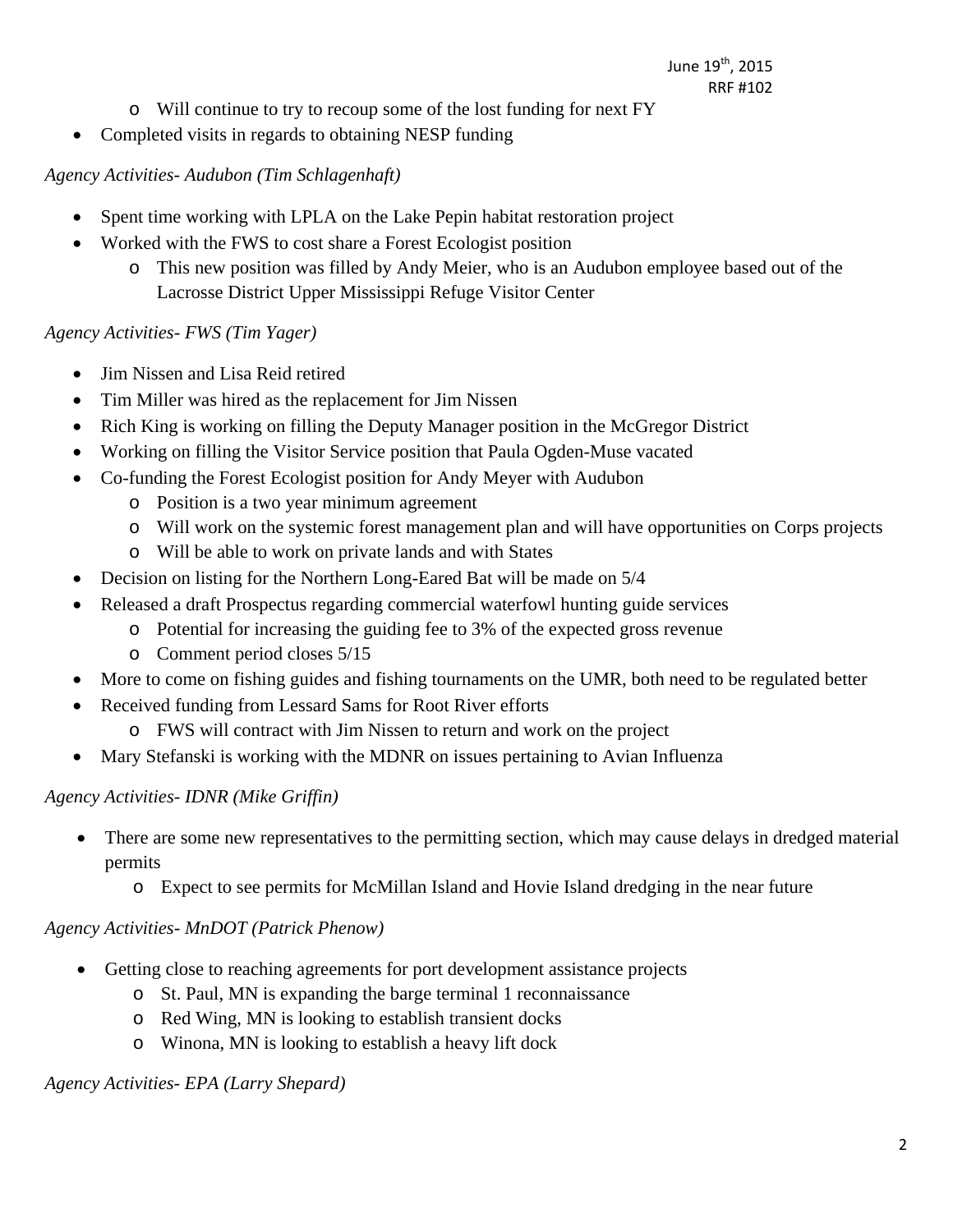• No updates

## *Agency Activities- LPLA (Rylee Main)*

- Draft PAR for Upper Pool 4 and the Head of Lake Pepin was distributed for comment
	- o Some comments received, awaiting additional comment
	- o Presented to the FWWG on 3/1
- Meeting was held late February to begin coordination regarding moving forward with public outreach
- Tim Schlagenhaft commented that it would be beneficial to have formal feedback (approval) from the RRF on specific projects so that NGO's are able to seek out sponsorship opportunities
- There's still some uncertainty as to how the project would flow through the FWWG and gain consideration at the RRF level
	- o The Corps will have an internal discussion pertaining to how this would go through the RRF for consideration as a project

## *Agency Activities- USCG (Travis McNeely)*

- Looking into the potential of removing buoys above LSAF Lock by the end of summer
	- o Also looking into declassifying that area as a navigational waterway
- Mike Griffin questioned what it would take to require a safety zone, so as to avoid additional channel problems in shoaling conditions similar to McMillan Island
	- o Stated that the purpose would be to avoid additional problems before dredging is completed, added the possibility of requiring barges to be lightered
- MDNR commented that receivers are being utilized in areas which the USCG is proposing to declassify, Travis agreed to forward that information along to Andre Myers, Captain of the Wyaconda

## *Agency Activities- COE (Steve Tapp)*

- Bryan Peterson was hired as the Navigation Manager for the Mississippi River Project Office
	- $\circ$  Will be the navigation business line manager and responsible for managing the Channels & Harbors, Locks & Dams, and Physical Support Branch offices
- Chris Atkins was hired as the new Locks & Dams Operations Manager
- Steve Tapp is acting as the Chief of Physical Support Branch until that position is filled
	- o Mississippi River Project Office hopes to have the position filled within the next 1.5 months
- Paul Machajewski is acting as the Channels & Harbors Operations Manager until Steve has completed his rotation
- Tim Bertschi, Operations Manager for the Recreation and Natural Resource Project Office, is retiring on 5/1
- Steve Tapp stressed the importance of getting enough resources to complete current planning efforts in order to resolve placement site issues, in a meeting with MVD General Wehr and the MVP Commander on 2/5
- Steve Tapp participated in the River Advisory Board meeting on 4/1 with Ron Kind and stressed placement site planning needs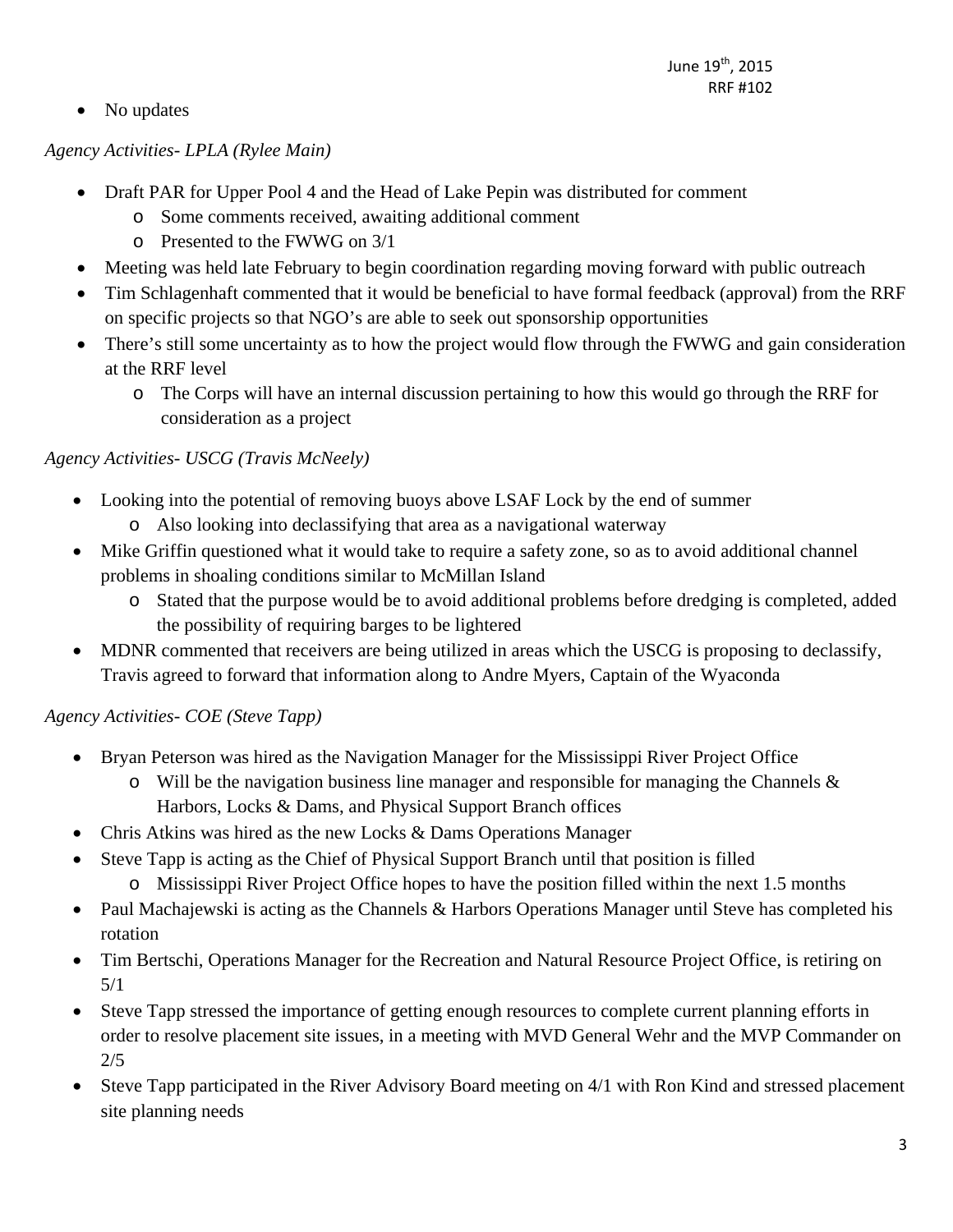# June 19<sup>th</sup>, 2015

 RRF #102 • Channels & Harbors will begin the process of reviewing the WDNR permit, working with Sara Strassman

#### *Navigation Workgroup Activities (Dan Cottrell and Patrick Phenow)*

- Bridge handout as attachment
- Work is continuing at the Winona Bridge and everything appears to be on schedule
- Dan has a new contact with the Federal Railroad Administration out of Indiana
	- o POC for bridges over the Mississippi River
- Both the Winona Bridge Project and I-90/Dresbach Interchange Project are using Corps dredge material

#### *MPCA Soil Reference Values Update (Emily Schnick)*

- Presentation as attachment
- 38 comment letters were received from October through December
	- o 23 of the letters related to dredge material management
	- o Responses to the comment letters were sent out last week
- Continue to work on background numbers
- Additional stakeholder review to take place by 8/1/2015
- SRV's are anticipated to be finalized by January 2016
	- o Continue to use 2009 SRV's until things are finalized
	- o Will likely need to modify existing permit with the COE to include a table with updated SRV's
- Can sign up for the government delivery notifications for automatic updates on background numbers

#### *Recreation Workgroup Activities (Tim Yager)*

- Workgroup hasn't held a meeting since last River Resources Forum
- Pool  $7 & 8$  Beach Plan: comments were received, the plan is close to being finalized it is currently in final draft form
- Ongoing efforts tied to the programmatic EA for beach planning
- Steve Tapp spoke with Jon Klingman (Rock Island District, COE) pertaining to beach planning efforts in Pool 11
	- o Jon stated that there aren't any identified beaches in Rock Island District, only shoreline placement locations
	- o Jon doesn't believe that Rock Island Office of Counsel will be supportive of beach plans due the historical experience, therefore Rock Island won't be able to support Pool 11 beach plans
- City of La Crosse is working to place ~500 cubic yards of sand on Pettibone Beach

#### *Water Level Management Task Force (Mary Stefanski)*

- Handout as attachment
- Next meeting will be held on  $5/4$
- Teresa Newton would like to do mussel surveys prior to Pool 3 drawdown and she's seeking funding for divers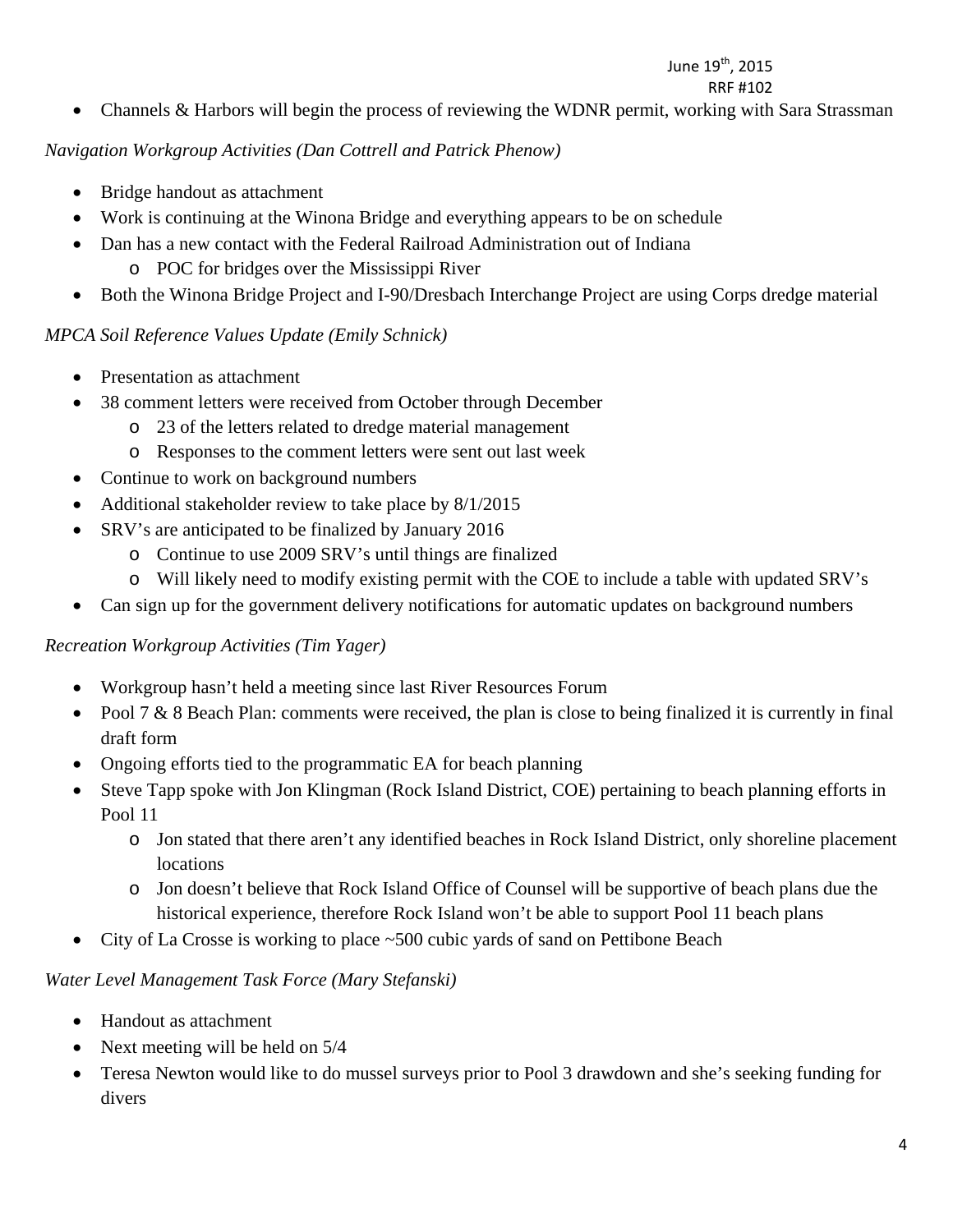#### June 19<sup>th</sup>, 2015 RRF #102

#### • Potential for Winona's Mayor to complete a tour of Pools 5A  $\&$  6 in July, including the Ft. City Service Base

- Mary asked for RRF endorsement to proceed with the development of a white paper to determine the criteria and costs involved with planning and preparing routine drawdowns in Pool 8 and costs to implement such a plan
	- o Per email dialogue with Steve Tapp, National Park service supports the proposal with general consensus from RRF per John Anfinson
	- o COE Supports per Steve Tapp, FWS supports per Tim Yager, IDNR supports per Mike Griffin, MDNR supports per Dan Dieterman
	- o WDNR supports per Dan Helsel and Sara Strassman, though there was question as to whether Pool 5 was considered as an alternative to Pool 8 for systematic drawdowns
		- Per Jon Hendrickson, advanced dredging is more likely to sustain in Pool 8 as opposed to Pool 5, with Pool 5 being much closer in proximity to the Chippewa River and the Zumbro River
- Jon also stated that a five year cycle is appropriate for calculating the annual maintenance cost of advanced dredging, as it's been utilized in the past for analysis
- Tim Schlagenhaft stated that the intent is to mimic regular low-water conditions in a natural manner, not necessarily complete a drawdown every five years
- Mike Griffin commented that the chance of completing a drawdown any given year is slim, but there is much benefit to having the tools in place when the timing is right
- Mary stated that discussions will continue at the next WLMTF meeting on 5/4 as to what are the proper criteria for pursing a drawdown
- COE will contribute \$50K for completion of the white paper
- Formal endorsement: IDNR (Mike Griffin) motioned to have the WLMTF proceed with development of a white paper to determine the criteria and costs involved with planning and preparing routine drawdowns in Pool 8 and costs to implement such a plan; MDNR (Dan Dieterman) second; endorsed by consensus
- The goal is to have a draft completed by late July for discussion at the August RRF meeting, Tom Novak and Randy Urich have the lead

## *Flexible Uses of Dredge Material (Rich King)*

- Presentation as attachment
- Sent out draft EA for Lansing Island (Pool 9) and McMillan Island (Pool 10)
- Several projects were listed as potential for floodplain forest restoration
	- o Old fish pond (near the fish hatchery) in Pool 9
	- o Lansing Island placement site in Pool 9
	- o McMillan Island in Pool 10
	- o Hurricane Island in Pool 11
	- o Rosebrook Island in Pool 11
	- o COE Rock Island District is in need of additional placement sites and the proposals at Hurricane and Rosebrook Islands help meet that need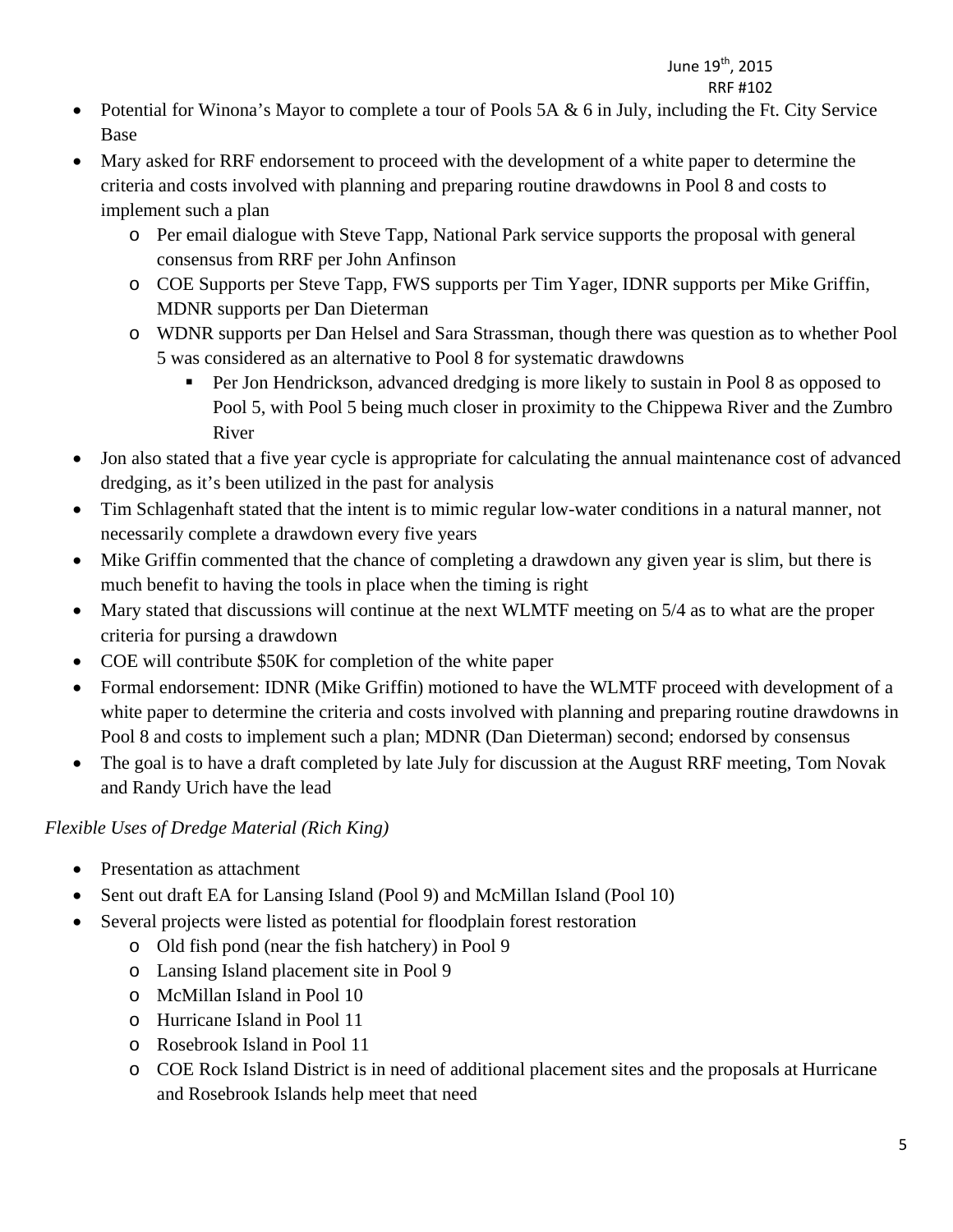#### June 19<sup>th</sup>, 2015 RRF #102

- Rich proposed putting together a new task force focused on identifying various beneficial uses of dredge material
	- o Mike Griffin supports the projects above and sees them as a win-win, also supports the proposal for a beneficial use task force
	- o Dan Dieterman stated that it would be difficult for the task force to wrestle with the various conservation issues that were identified in the presentation
- Tim Schlagenhaft stated that forestry is often an oversight at the RRF level and more focus needs to be brought to forest restoration
	- o Also stated that it is important to look at large scale floodplain forest restoration projects

## *Channel Maintenance Program Activities (OP-CH)*

- 2014 dredging season AAR meeting will be scheduled in the near future
	- o That meeting will be incorporated into the final AAR for distribution
	- o Grand Encampment component will be a separate AAR from this
		- WDNR will wait to see how the AAR goes and may ask the Corps to clean up additional material adjacent to the placement site tied to the in-water re-handle
- Channel dredging began in March, which is extremely uncommon
- Two new dredging locations have already been identified as imminent: Hovie Island and Catfish Slough, both in Pool 10
	- o Completed mussel surveys in the reach and didn't collect any State or Federally listed mussels
- Conditions are looking better now than they did as of last year
- Cannon River in Upper Pool 4 is narrow and has a substantial amount of material that needs to be dredged
- Grand Encampment Excavation is planned to resume on Monday, 4/27
	- o The first 50,000 cubic yards of material will be placed at Dairyland Power property, the next 250,000 cubic yards of material will be placed at the Greshik Pit
		- Any balance of material will be placed on the Sass property
- Crats Island Excavation is anticipated to be advertised in July and awarded 9/1
	- o There is currently 1.2 million cubic yards of material on the island
	- o \$7.5 million is currently allocated in FY15 for the excavation
	- o 150,000 cubic yards of material will be moved from the Wabasha Gravel Pit to the pit behind Dairy Queen
		- Dairy Queen pit has a total capacity of ~650,000 cubic yards
	- o Capacity at the Wabasha Gravel Pit will reach 1,030,000 cubic yards after the 150,000 cubic yards of material is transferred to the Dairy Queen pit
	- o An OSIT meeting will be held on 4/29 to discuss trucking material from the Wabasha Gravel Pit to the Dairy Queen pit
	- o A public meeting at the Wabasha City Hall is scheduled on 5/13
- Lost Island Excavation will be a focus after Crats Island is awarded, 1,500,000 cubic yards of material needs to be removed from the island
- McMillan Island Excavation is anticipated to begin in late July or early August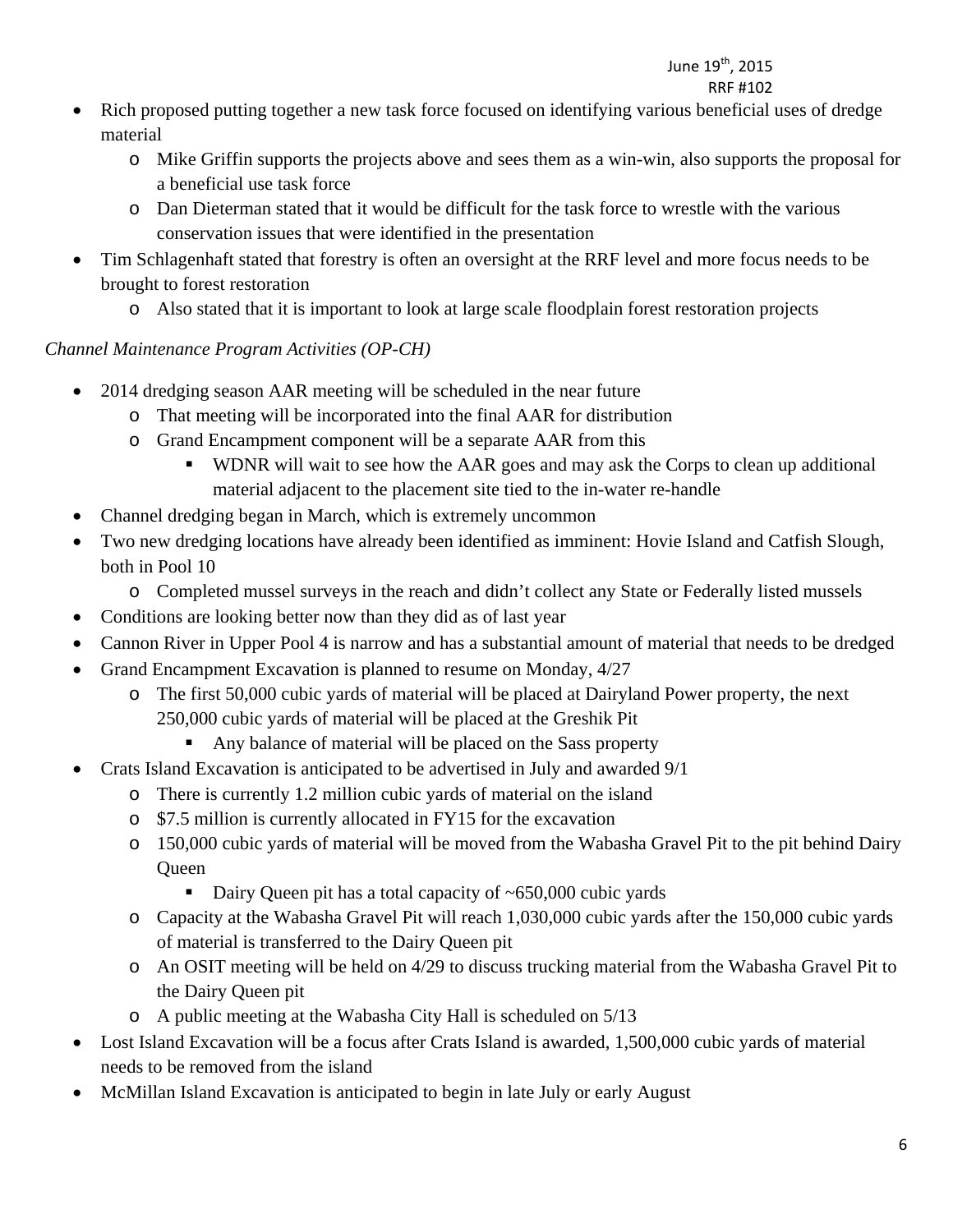## June 19<sup>th</sup>, 2015

- RRF #102 o ~150,000 cubic yards of material will be hydraulically offloaded from McMillan Island to Buck creek
	- Lower Pool 2 DMMP: Zach will be the Channels & Harbors lead on the project, anticipated to begin PDT meetings in the next month
	- Lower Pool 4 DMMP: focusing on identifying pits in the Wabasha area to accommodate material
		- o Plan to distribute a draft report this summer
		- o Buffalo County passed an overlay District in effort to minimize truck traffic to 25 trips one-way
	- Pool 5 DMMP: initiated, but work has been impacted by ongoing DMMP's and other projects
	- Pool 6 DMMP: approximately 20 different sites were identified
		- o Plan to distribute a draft report this summer
		- o Homer placement site is for sale, though it isn't in an ideal location as it would require ~\$250,000 to establish a railroad crossing plus the additional expense of establishing a deceleration lane
	- Both MDNR and WDNR expressed concern for keeping agencies up to speed on planning and to have them involved early in the process

# *Pool 2 CMS- Boulanger Bend to Lock & Dam 2 (Tom Novak)*

- Presentation as attachment
- New potential alternative has been identified, increased channel maintenance with structures
	- o There are some concerns with stage impacts, but the alternative currently has the highest net annual benefits
- Next steps:
	- o Identify preferred alternative, spring 2015
	- o Public meeting on preferred alternative, summer 2015
	- o Finalize report, December 2015
	- o Seek RRF endorsement, December 2015
- Channels & Harbors submitted a budget request of ~\$5,000,000 for construction funding in FY16
	- o Not funded in President's budget for FY16
- Greg Genz commented that the poor channel conditions and need for change at Boulanger Bend was brought up in 2008, the Industry has suffered significantly since then and this project needs to be a high priority

## *Pool 2 Pigs Eye Lake, Section 204 Project (Tom Novak)*

- o interagency kickoff was held on 2/17
- o Federal Interest Study has been completed and was sent forward to MVD for comment

# *Upper Mississippi River Restoration (Tom Novak)*

- Presentation as attachment
- FY15 President's budget, MVP allocation is \$7.5 million
	- o Obligated \$5.9 million to Harpers Slough (fully funded \$11.9 million)
- FY16 President's budget, MVP allocation is \$3.4 million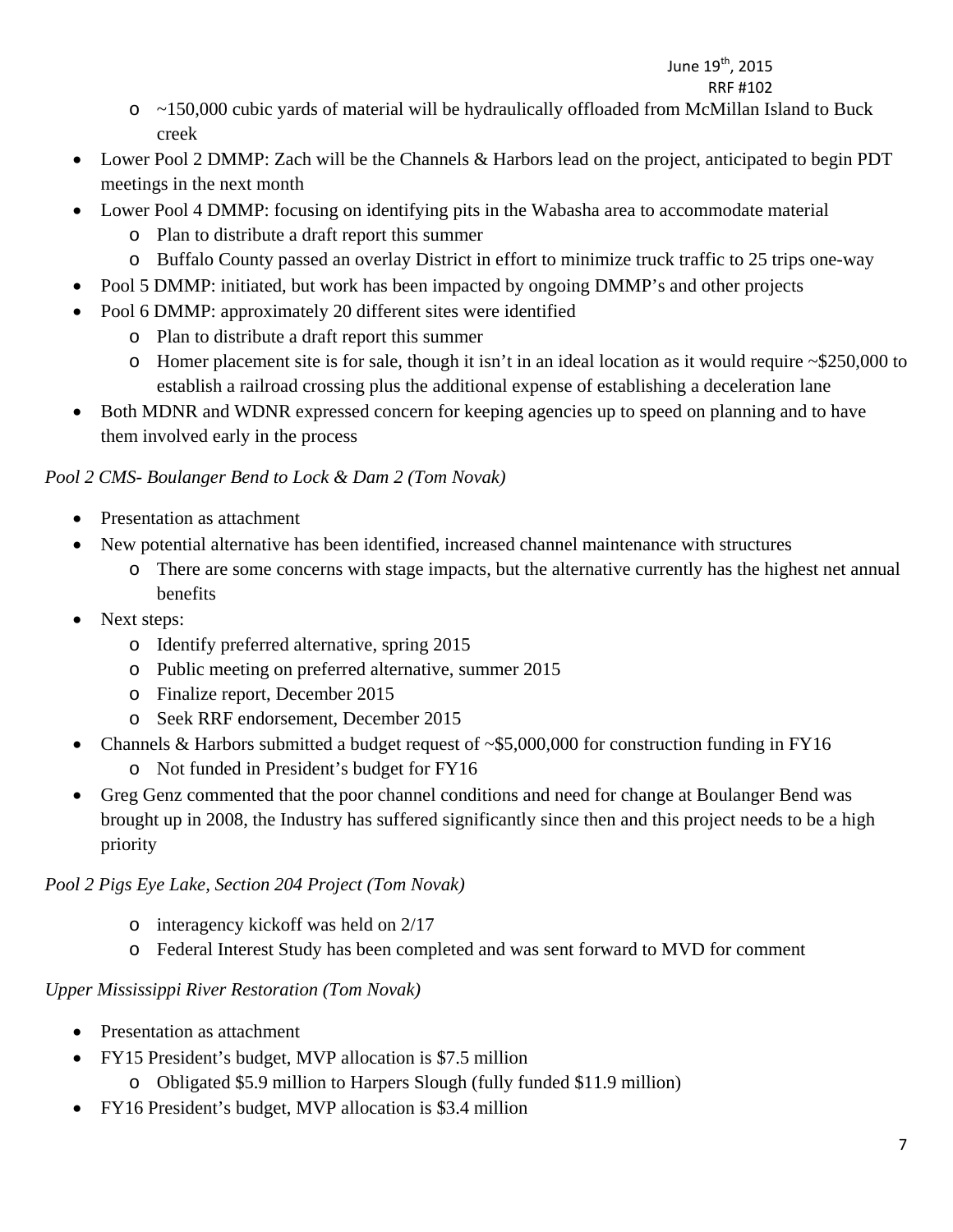# June 19<sup>th</sup>, 2015

#### RRF #102

- o Plan to obligate construction funds to North and Sturgeon Lakes and continue planning efforts on Conway Lake
- Three projects are currently in the planning phase
	- o North and Sturgeon Lakes: planning is very difficult as three different landowners are involved and the effort is hopeful to be combined with a drawdown
	- o Conway Lake: plan to complete preliminary draft DPR
	- o McGregor Lake: deferred due to budget constraints
- Harpers Slough: construction began for the project

### *Aquatic Invasive Species (All)*

- COE (Steve Clark)
	- o No updates
- MDNR (Dan Dieterman)
	- o Continuing monitoring efforts, boat inspection crews are getting questioned as to why they're not checking barges
- WDNR (Sara Strassman)
	- o Secretary for the WDNR is in Washington D.C. today and did have some thoughts on AIS and reengaging the National Invasive Species Act
- **IDNR** (Mike Griffin)
	- o No updates

#### *USAF Closure Update (Bryan Peterson)*

- Lock is scheduled to close at 11:59 pm on 6/9
- Aggregate Industries is pushing to move as much commodity as possible in the waning days prior to lock closure
- COE is currently working through the logistics of actually shutting the lock down
- COE has also been contacted in regards to developing a portage route
- Kevin Baumgard has held meetings with interested parties to discuss the possibility of leaving the USAF Visitor Center open
- Staffing levels have been reduced to an appropriate level
- Olivia Dorothy asked the current status of the disposition study
	- o Bryan Peterson responded that it has yet to be funded

#### *Fish and Wildlife Workgroup Activities (Steve Clark)*

- Steve Clark is now the chair of the workgroup
- FWWG met on 3/2 to discuss the Environmental Pool Plans
	- o Put together a phased plan to address the Environmental Pool Plans
	- o First phase of the plan is to update maps to reveal what's actually been constructed
	- o Small group will evaluate what should be done to move forward
	- o No plan to go back to the public or create a new copy